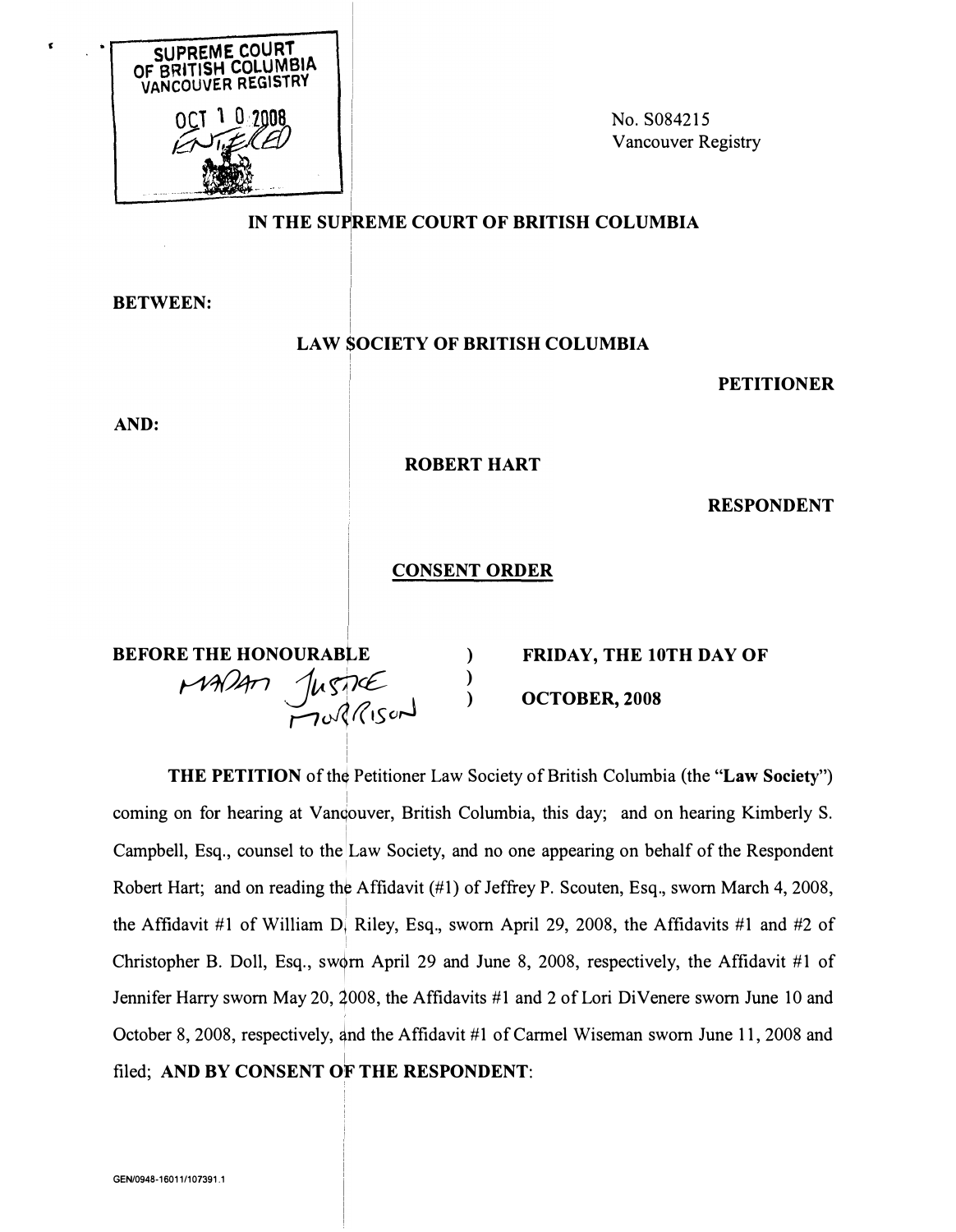## THIS COURT ORDERS that:

 $\lambda$ 

I

- 1. The Respondent be and is hereby declared to have engaged in the unauthorized practice l. of law contrary to s.  $1\frac{1}{5}$  of the <u>Legal Profession Act</u>, S.B.C. 1998, Chapter 9, and amendments thereto (the "LPA");
- 2. Until such time as he is a member in good standing of the Law Society, the Respondent be and is hereby enjoined from:
	- (a) |<br>|<br>|appearing as counsel, advocate, agent, and/or power of attorney;
	- (b) drawing, revising, or settling

I

I

- (i) a petition) memorandum, notice of articles, or articles under the Business Corporations Act, or an application, statement, affidavit, minute, resolution, by-law or other document relating to the incorporation, registration, organization, reorganization, dissolution or winding up of a I I corporate body;
- (ii) a document for use in a proceeding, judicial or extrajudicial;
- (iii) a will, d�ed of settlement, trust deed, power of attorney or a document I relating to a probate or letters of administration or the estate of a deceased I person; <sup>1</sup>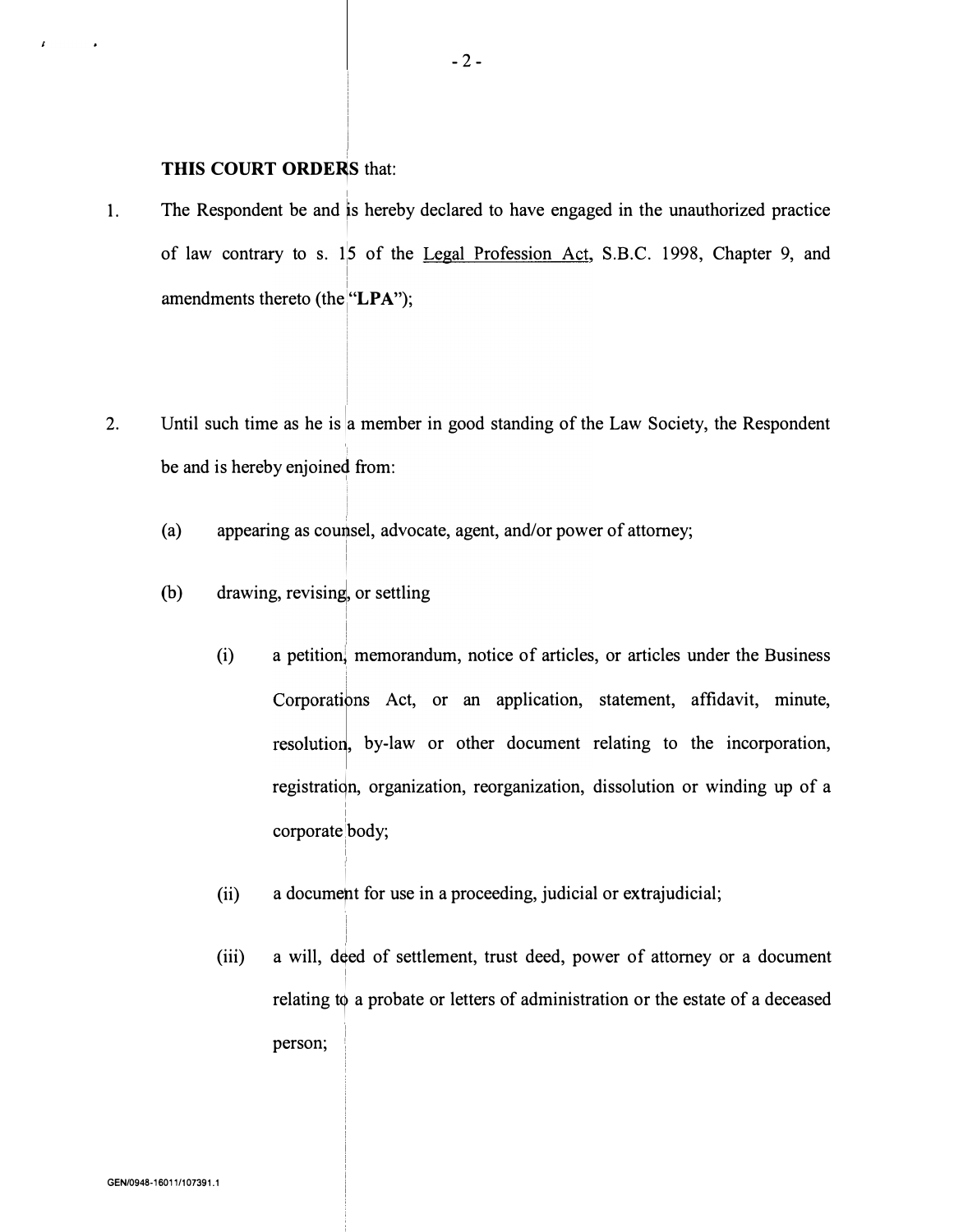- $(iv)$  a document relating in any way to a proceeding under a statute of Canada I or British Columbia; or
- (v) an instrurhent relating to real or personal estate that is intended, permitted, I or requir�d to be registered, recorded, or filed in a registry or other public office;
- (c) doing an act or negotiating in any way for the settlement of or settling a claim or demand for damages;
- (d) agreeing to place at the disposal of another person the services of a lawyer;
- I (e) giving legal advi�e;
- (f) making an offer �o do anything referred to in items (a) to (e) above herein; and/or
- I (g) representing tha� he is qualified or entitled to provide to any party other than himself any or all of the legal services referred to in items (a) to (e) above herein,

for or in the expectation of a fee, gain, and/or reward, whether direct or indirect, from any I party for whom such acts are performed;

3. Within 10 calendar day� of pronouncement of the Order sought herein, the Respondent forthwith advise the coupsel to the Law Society of any proceeding or other legal matter in

i

I

! I I

I

I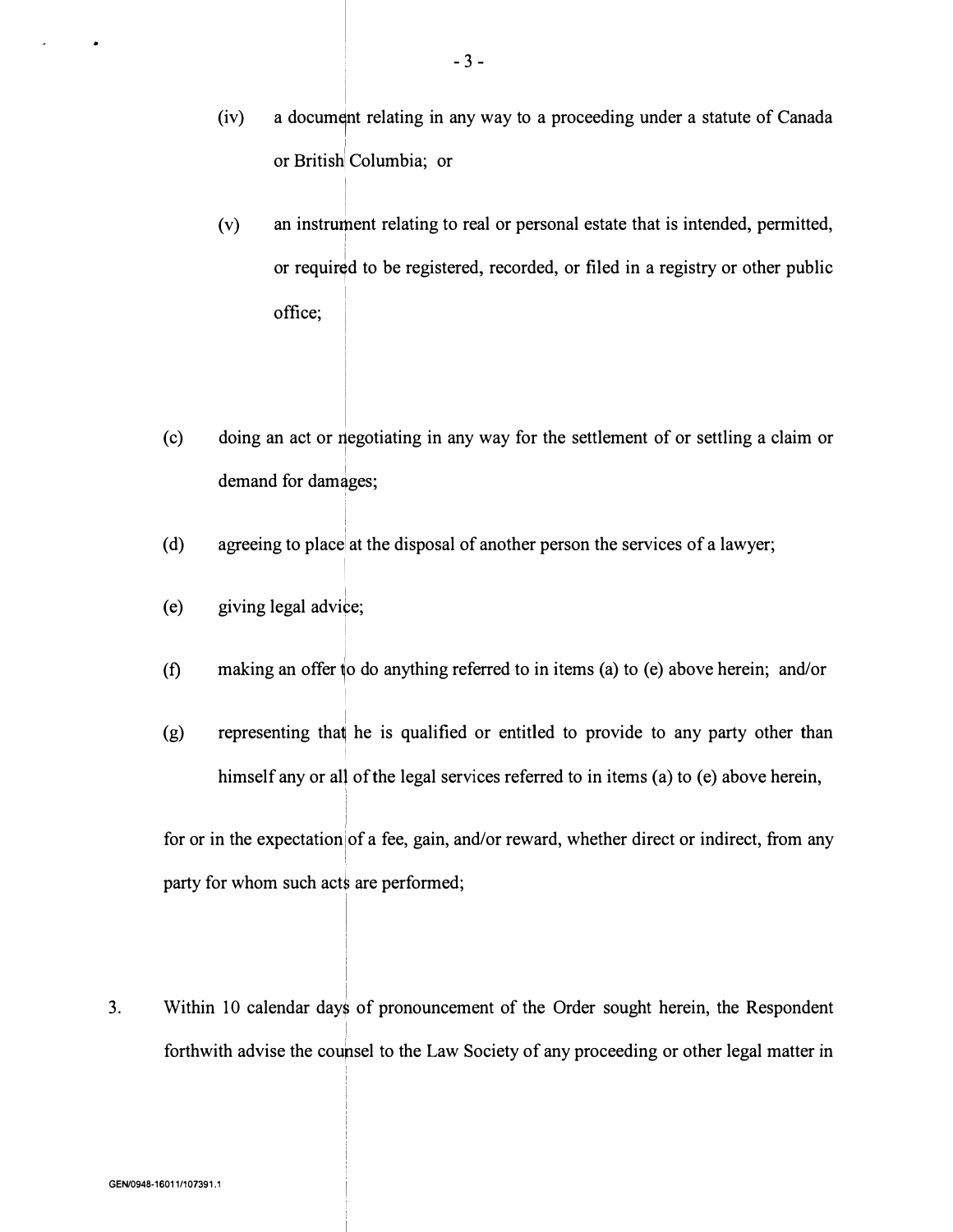which he is involved in any manner whatsoever as of the time of pronouncement of the said Order; and

- 4. Without limiting the generality of any of the foregoing, the declarations, injunctions, and ! directions set forth in Paragraphs 1 through 3 above herein apply specifically to any and I all estates, matters, an�/or proceedings under and/or relating to the Bankruptcy and Insolvency Act, R.S.C., 1985, Chapter B-3, and amendments thereto (the "BIA"), including but not limited to the following:
	- (a) appearing as counsel, advocate, agent, and/or power of attorney;

I !

 $\lambda$ 

i

I

- (b) appearing in his capacity as an Inspector of any bankruptcy estate, save and except only for those �ircumstances in which the BIA expressly authorizes such an  $\overline{a}$ appearance by an individual Inspector;
- (c) examining any person, whether pursuant to s. 163 of the BIA or otherwise;
- (d) preparing and/or issuing any Demand for Production and Delivery of Documents I or any similar document, whether pursuant to s. 164 of the BIA or otherwise;
- (e) preparing and/or issuing any demand for payment of a claim; !
- (f) preparing any �roof of Claim or similar document in and/or in relation to any bankruptcy estate, save and except only in relation to claims held and advanced by ! him personally in any such estate;